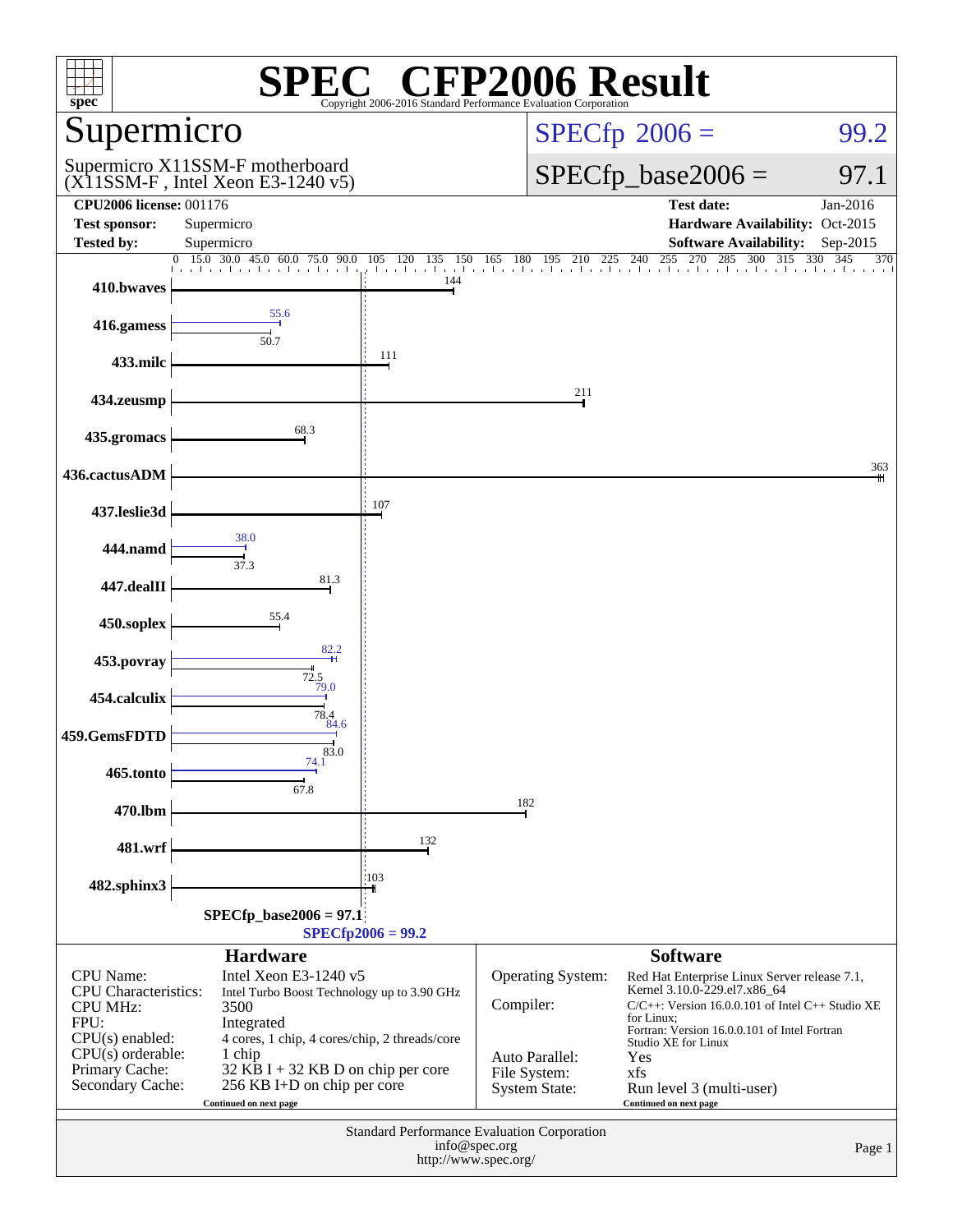

### Supermicro

#### (X11SSM-F , Intel Xeon E3-1240 v5) Supermicro X11SSM-F motherboard

### $SPECTp2006 =$  99.2

### $SPECTp\_base2006 = 97.1$

| <b>CPU2006 license: 001176</b> |                                    | <b>Test date:</b><br>$Jan-2016$ |                                             |
|--------------------------------|------------------------------------|---------------------------------|---------------------------------------------|
| <b>Test sponsor:</b>           | Supermicro                         |                                 | Hardware Availability: Oct-2015             |
| <b>Tested by:</b>              | Supermicro                         |                                 | <b>Software Availability:</b><br>$Sep-2015$ |
| L3 Cache:                      | 8 MB I+D on chip per chip          | <b>Base Pointers:</b>           | $64$ -bit                                   |
| Other Cache:                   | None                               | Peak Pointers:                  | $32/64$ -bit                                |
| Memory:                        | 32 GB (2 x 16 GB 2Rx8 PC4-2133P-E) | Other Software:                 | None                                        |
| Disk Subsystem:                | 1 x 400 GB SATA III SSD            |                                 |                                             |
| Other Hardware:                | None                               |                                 |                                             |

**[Results Table](http://www.spec.org/auto/cpu2006/Docs/result-fields.html#ResultsTable)**

| Results Table    |                                                                                                          |              |                |       |                |             |                |              |                |              |                |              |
|------------------|----------------------------------------------------------------------------------------------------------|--------------|----------------|-------|----------------|-------------|----------------|--------------|----------------|--------------|----------------|--------------|
|                  | <b>Base</b>                                                                                              |              |                |       |                | <b>Peak</b> |                |              |                |              |                |              |
| <b>Benchmark</b> | <b>Seconds</b>                                                                                           | <b>Ratio</b> | <b>Seconds</b> | Ratio | <b>Seconds</b> | Ratio       | <b>Seconds</b> | <b>Ratio</b> | <b>Seconds</b> | <b>Ratio</b> | <b>Seconds</b> | <b>Ratio</b> |
| 410.bwaves       | 93.9                                                                                                     | 145          | 94.2           | 144   | 94.2           | 144         | 93.9           | 145          | 94.2           | 144          | 94.2           | <u>144</u>   |
| $416$ .gamess    | 386                                                                                                      | 50.7         | 386            | 50.7  | 387            | 50.6        | 352            | 55.6         | 352            | 55.5         | 352            | 55.6         |
| $433$ .milc      | 82.4                                                                                                     | 111          | 82.5           | 111   | 82.5           | 111         | 82.4           | 111          | 82.5           | 111          | 82.5           | <u>111</u>   |
| 434.zeusmp       | 43.1                                                                                                     | 211          | 43.0           | 211   | 43.0           | 212         | 43.1           | 211          | 43.0           | 211          | 43.0           | 212          |
| 435.gromacs      | 104                                                                                                      | 68.4         | 104            | 68.3  | 105            | 67.9        | 104            | 68.4         | 104            | 68.3         | 105            | 67.9         |
| 436.cactusADM    | 32.9                                                                                                     | 363          | 32.9           | 363   | 32.7           | 365         | 32.9           | 363          | 32.9           | 363          | 32.7           | 365          |
| 437.leslie3d     | 87.2                                                                                                     | 108          | 87.5           | 107   | 87.5           | 107         | 87.2           | 108          | 87.5           | 107          | 87.5           | <u>107</u>   |
| 444.namd         | 215                                                                                                      | 37.3         | 215            | 37.3  | 217            | 36.9        | 211            | 38.0         | 212            | 37.9         | 211            | 38.0         |
| $447$ .dealII    | 141                                                                                                      | 81.2         | 141            | 81.3  | 141            | 81.3        | 141            | 81.2         | 141            | 81.3         | 141            | 81.3         |
| $450$ .soplex    | 150                                                                                                      | 55.4         | 150            | 55.4  | 150            | 55.6        | 150            | 55.4         | 150            | 55.4         | 150            | 55.6         |
| 453.povray       | 74.3                                                                                                     | 71.6         | 73.4           | 72.5  | 73.2           | 72.6        | 65.0           | 81.9         | 64.7           | 82.2         | 62.9           | 84.6         |
| 454.calculix     | 105                                                                                                      | 78.4         | 105            | 78.3  | 105            | 78.4        | 104            | 79.3         | 104            | 78.9         | 104            | <u>79.0</u>  |
| 459.GemsFDTD     | 128                                                                                                      | 83.0         | 128            | 82.7  | 128            | 83.0        | 125            | 84.6         | 125            | 84.6         | 125            | 84.6         |
| $465$ .tonto     | 145                                                                                                      | 67.8         | 145            | 67.8  | 145            | 67.9        | 133            | 74.1         | 133            | 74.1         | 132            | 74.3         |
| 470.1bm          | 75.6                                                                                                     | 182          | 75.6           | 182   | 75.7           | 182         | 75.6           | 182          | 75.6           | 182          | 75.7           | 182          |
| 481.wrf          | 84.9                                                                                                     | 132          | 84.9           | 132   | 85.2           | 131         | 84.9           | 132          | 84.9           | 132          | 85.2           | 131          |
| 482.sphinx3      | 187                                                                                                      | 104          | 188            | 103   | 189            | 103         | 187            | 104          | 188            | 103          | 189            | 103          |
|                  | Results appear in the order in which they were run. Bold underlined text indicates a median measurement. |              |                |       |                |             |                |              |                |              |                |              |

### **[Operating System Notes](http://www.spec.org/auto/cpu2006/Docs/result-fields.html#OperatingSystemNotes)**

Stack size set to unlimited using "ulimit -s unlimited"

#### **[Platform Notes](http://www.spec.org/auto/cpu2006/Docs/result-fields.html#PlatformNotes)**

As tested, the system used a Supermicro CSE-113MFAC2-R606CB chassis. The chassis is configured with 2 PWS-606P-1R redundant power supply, 1 SNK-P0046P heatsink, as well as 4 FAN-0154L4 middle cooling fan. Sysinfo program /usr/cpu2006/config/sysinfo.rev6914 \$Rev: 6914 \$ \$Date:: 2014-06-25 #\$ e3fbb8667b5a285932ceab81e28219e1 running on X10SRA-01 Tue Jan 26 02:22:19 2016

 This section contains SUT (System Under Test) info as seen by some common utilities. To remove or add to this section, see: <http://www.spec.org/cpu2006/Docs/config.html#sysinfo> Continued on next page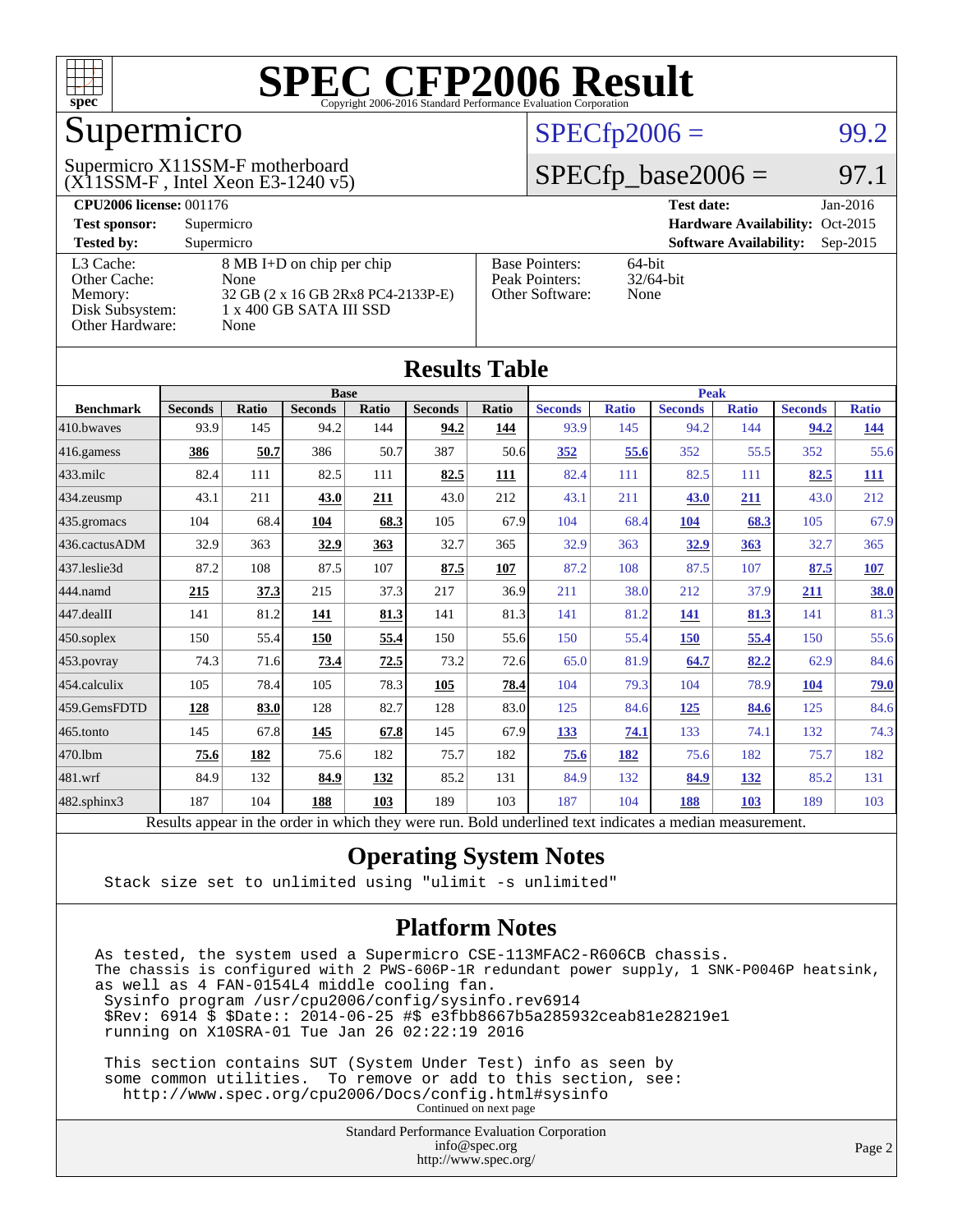

### Supermicro

 $SPECTp2006 =$  99.2

(X11SSM-F , Intel Xeon E3-1240 v5) Supermicro X11SSM-F motherboard

 $SPECTp\_base2006 = 97.1$ 

**[CPU2006 license:](http://www.spec.org/auto/cpu2006/Docs/result-fields.html#CPU2006license)** 001176 **[Test date:](http://www.spec.org/auto/cpu2006/Docs/result-fields.html#Testdate)** Jan-2016 **[Test sponsor:](http://www.spec.org/auto/cpu2006/Docs/result-fields.html#Testsponsor)** Supermicro Supermicro **[Hardware Availability:](http://www.spec.org/auto/cpu2006/Docs/result-fields.html#HardwareAvailability)** Oct-2015 **[Tested by:](http://www.spec.org/auto/cpu2006/Docs/result-fields.html#Testedby)** Supermicro **Supermicro [Software Availability:](http://www.spec.org/auto/cpu2006/Docs/result-fields.html#SoftwareAvailability)** Sep-2015

### **[Platform Notes \(Continued\)](http://www.spec.org/auto/cpu2006/Docs/result-fields.html#PlatformNotes)**

Standard Performance Evaluation Corporation [info@spec.org](mailto:info@spec.org) From /proc/cpuinfo model name : Intel(R) Xeon(R) CPU E3-1240 v5 @ 3.50GHz 1 "physical id"s (chips) 8 "processors" cores, siblings (Caution: counting these is hw and system dependent. The following excerpts from /proc/cpuinfo might not be reliable. Use with caution.) cpu cores : 4 siblings : 8 physical 0: cores 0 1 2 3 cache size : 8192 KB From /proc/meminfo<br>MemTotal: 32768216 kB HugePages\_Total: 0<br>Hugepagesize: 2048 kB Hugepagesize: From /etc/\*release\* /etc/\*version\* os-release: NAME="Red Hat Enterprise Linux Server" VERSION="7.1 (Maipo)" ID="rhel" ID\_LIKE="fedora" VERSION\_ID="7.1" PRETTY\_NAME="Red Hat Enterprise Linux Server 7.1 (Maipo)" ANSI\_COLOR="0;31" CPE\_NAME="cpe:/o:redhat:enterprise\_linux:7.1:GA:server" redhat-release: Red Hat Enterprise Linux Server release 7.1 (Maipo) system-release: Red Hat Enterprise Linux Server release 7.1 (Maipo) system-release-cpe: cpe:/o:redhat:enterprise\_linux:7.1:ga:server uname -a: Linux X10SRA-01 3.10.0-229.el7.x86\_64 #1 SMP Thu Jan 29 18:37:38 EST 2015 x86\_64 x86\_64 x86\_64 GNU/Linux run-level 3 Jan 26 02:20 SPEC is set to: /usr/cpu2006 Filesystem Type Size Used Avail Use% Mounted on<br>  $\frac{1}{2}$  /dev/sda2 xfs 183G 5.3G 178G 3% / Additional information from dmidecode: Warning: Use caution when you interpret this section. The 'dmidecode' program reads system data which is "intended to allow hardware to be accurately determined", but the intent may not be met, as there are frequent changes to hardware, firmware, and the "DMTF SMBIOS" standard. BIOS American Megatrends Inc. 1.0b 12/22/2015 Memory: 2x Not Specified Not Specified 2x Samsung M391A2K43BB1-CPB 16 GB 2 rank 2133 MHz Continued on next page

<http://www.spec.org/>

Page 3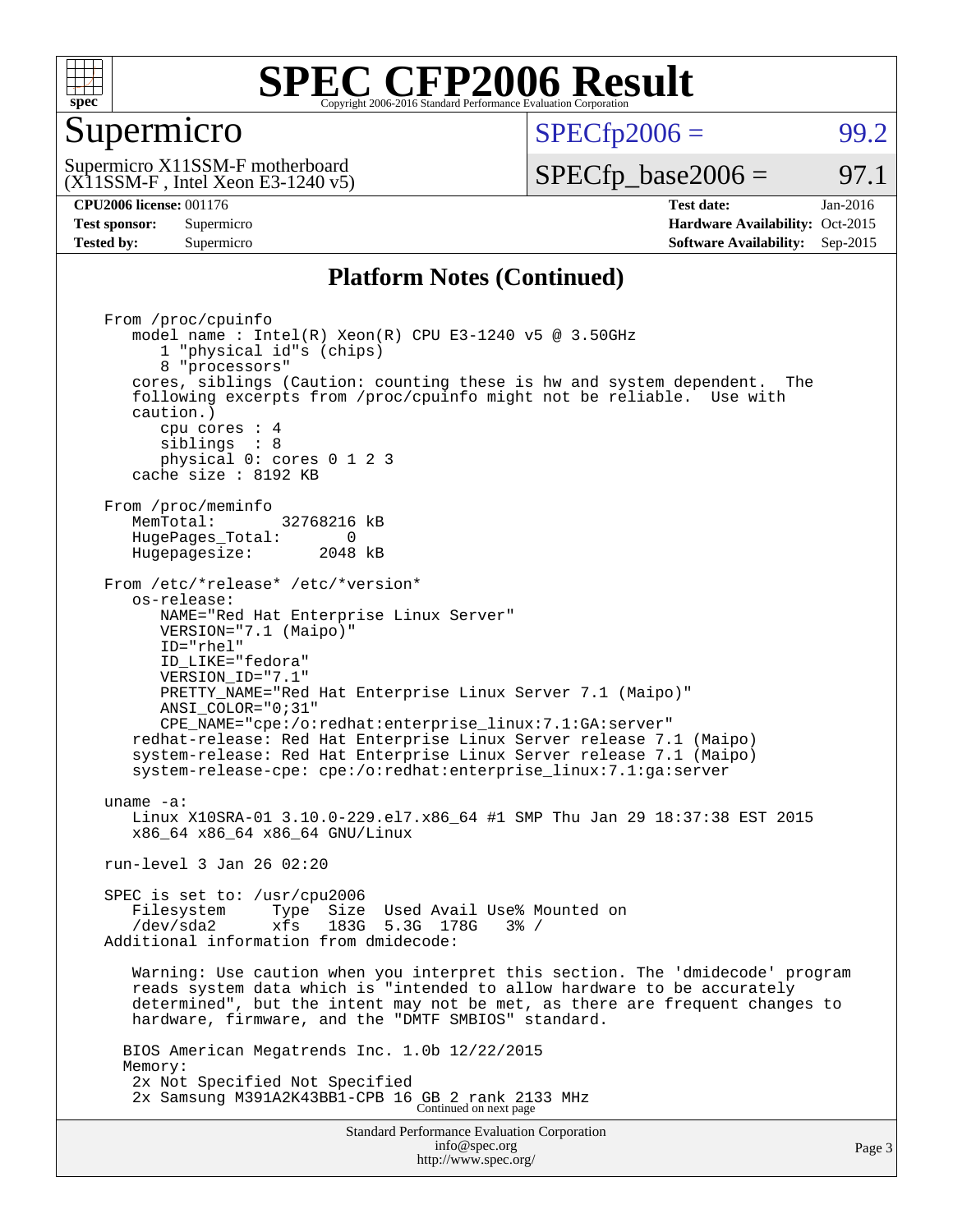

### Supermicro

 $SPECTp2006 = 99.2$ 

(X11SSM-F , Intel Xeon E3-1240 v5) Supermicro X11SSM-F motherboard

**[CPU2006 license:](http://www.spec.org/auto/cpu2006/Docs/result-fields.html#CPU2006license)** 001176 **[Test date:](http://www.spec.org/auto/cpu2006/Docs/result-fields.html#Testdate)** Jan-2016

 $SPECTp\_base2006 = 97.1$ 

**[Test sponsor:](http://www.spec.org/auto/cpu2006/Docs/result-fields.html#Testsponsor)** Supermicro Supermicro **[Hardware Availability:](http://www.spec.org/auto/cpu2006/Docs/result-fields.html#HardwareAvailability)** Oct-2015 **[Tested by:](http://www.spec.org/auto/cpu2006/Docs/result-fields.html#Testedby)** Supermicro **[Software Availability:](http://www.spec.org/auto/cpu2006/Docs/result-fields.html#SoftwareAvailability)** Sep-2015

### **[Platform Notes \(Continued\)](http://www.spec.org/auto/cpu2006/Docs/result-fields.html#PlatformNotes)**

(End of data from sysinfo program)

#### **[General Notes](http://www.spec.org/auto/cpu2006/Docs/result-fields.html#GeneralNotes)**

Environment variables set by runspec before the start of the run: KMP\_AFFINITY = "granularity=fine,compact,1,0" LD\_LIBRARY\_PATH = "/usr/cpu2006/libs/32:/usr/cpu2006/libs/64:/usr/cpu2006/sh" OMP\_NUM\_THREADS = "4"

 Binaries compiled on a system with 1x Intel Core i5-4670K CPU + 32GB memory using RedHat EL 7.1 Transparent Huge Pages enabled with: echo always > /sys/kernel/mm/transparent\_hugepage/enabled

### **[Base Compiler Invocation](http://www.spec.org/auto/cpu2006/Docs/result-fields.html#BaseCompilerInvocation)**

 $C$  benchmarks:<br>icc  $-m64$ 

[C++ benchmarks:](http://www.spec.org/auto/cpu2006/Docs/result-fields.html#CXXbenchmarks) [icpc -m64](http://www.spec.org/cpu2006/results/res2016q1/cpu2006-20160206-38997.flags.html#user_CXXbase_intel_icpc_64bit_bedb90c1146cab66620883ef4f41a67e)

[Fortran benchmarks](http://www.spec.org/auto/cpu2006/Docs/result-fields.html#Fortranbenchmarks): [ifort -m64](http://www.spec.org/cpu2006/results/res2016q1/cpu2006-20160206-38997.flags.html#user_FCbase_intel_ifort_64bit_ee9d0fb25645d0210d97eb0527dcc06e)

[Benchmarks using both Fortran and C](http://www.spec.org/auto/cpu2006/Docs/result-fields.html#BenchmarksusingbothFortranandC): [icc -m64](http://www.spec.org/cpu2006/results/res2016q1/cpu2006-20160206-38997.flags.html#user_CC_FCbase_intel_icc_64bit_0b7121f5ab7cfabee23d88897260401c) [ifort -m64](http://www.spec.org/cpu2006/results/res2016q1/cpu2006-20160206-38997.flags.html#user_CC_FCbase_intel_ifort_64bit_ee9d0fb25645d0210d97eb0527dcc06e)

### **[Base Portability Flags](http://www.spec.org/auto/cpu2006/Docs/result-fields.html#BasePortabilityFlags)**

| 410.bwaves: -DSPEC CPU LP64<br>416.gamess: -DSPEC_CPU_LP64 |  |
|------------------------------------------------------------|--|
| 433.milc: -DSPEC CPU LP64                                  |  |
| 434.zeusmp: -DSPEC_CPU_LP64                                |  |
| 435.gromacs: -DSPEC_CPU_LP64 -nofor_main                   |  |
| 436.cactusADM: -DSPEC CPU LP64 -nofor main                 |  |
| 437.leslie3d: -DSPEC_CPU LP64                              |  |
| 444.namd: -DSPEC CPU LP64                                  |  |
| 447.dealII: -DSPEC CPU LP64                                |  |
| 450.soplex: -DSPEC_CPU_LP64                                |  |
| 453.povray: -DSPEC_CPU_LP64                                |  |
| 454.calculix: -DSPEC CPU LP64 -nofor main                  |  |
| 459. GemsFDTD: - DSPEC CPU LP64                            |  |
| 465.tonto: - DSPEC_CPU_LP64                                |  |
| 470.1bm: - DSPEC CPU LP64                                  |  |

Continued on next page

Standard Performance Evaluation Corporation [info@spec.org](mailto:info@spec.org) <http://www.spec.org/>

Page 4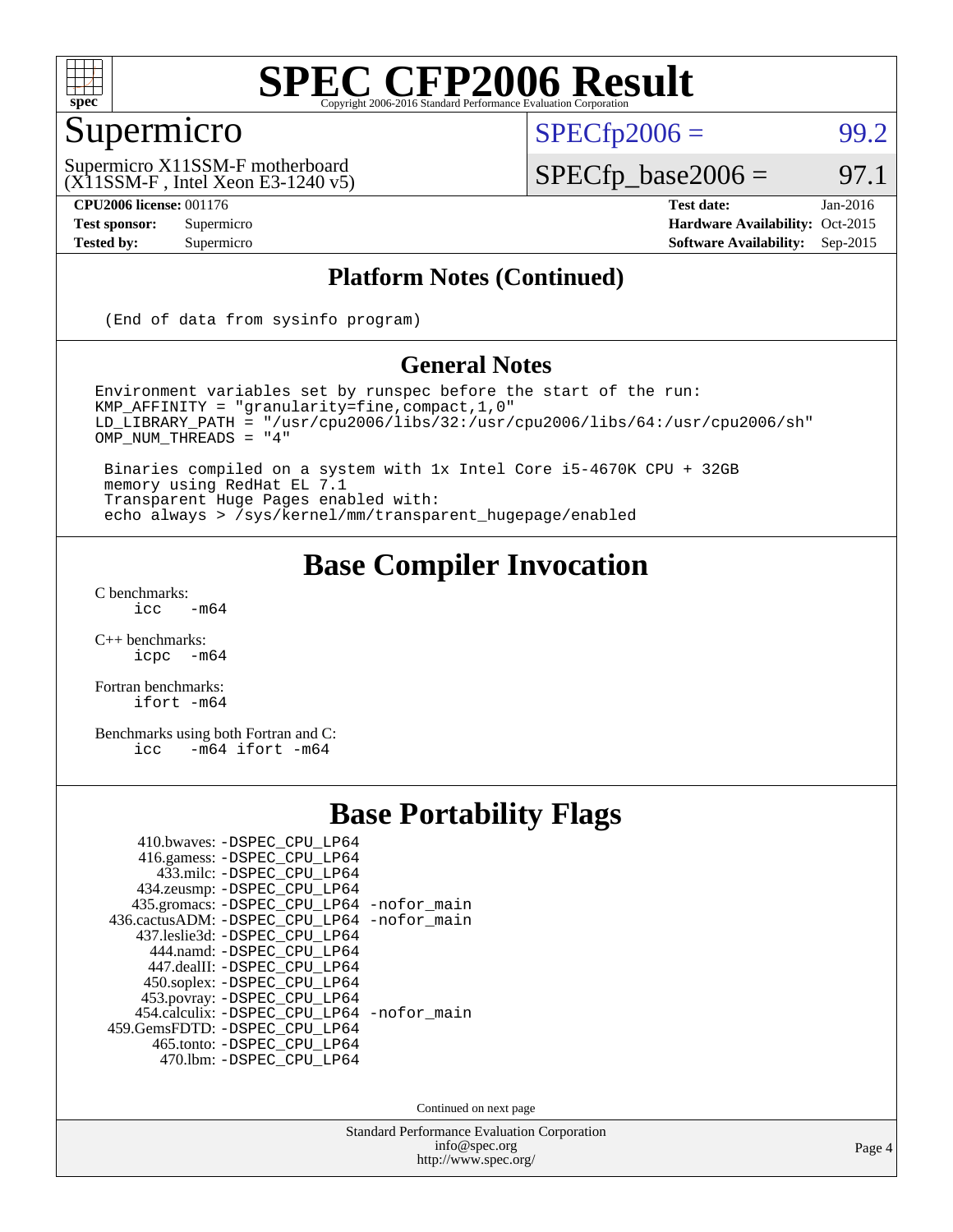

### Supermicro

 $SPECTp2006 = 99.2$ 

(X11SSM-F , Intel Xeon E3-1240 v5) Supermicro X11SSM-F motherboard

 $SPECTp\_base2006 = 97.1$ 

**[CPU2006 license:](http://www.spec.org/auto/cpu2006/Docs/result-fields.html#CPU2006license)** 001176 **[Test date:](http://www.spec.org/auto/cpu2006/Docs/result-fields.html#Testdate)** Jan-2016 **[Test sponsor:](http://www.spec.org/auto/cpu2006/Docs/result-fields.html#Testsponsor)** Supermicro Supermicro **[Hardware Availability:](http://www.spec.org/auto/cpu2006/Docs/result-fields.html#HardwareAvailability)** Oct-2015 **[Tested by:](http://www.spec.org/auto/cpu2006/Docs/result-fields.html#Testedby)** Supermicro **Supermicro [Software Availability:](http://www.spec.org/auto/cpu2006/Docs/result-fields.html#SoftwareAvailability)** Sep-2015

### **[Base Portability Flags \(Continued\)](http://www.spec.org/auto/cpu2006/Docs/result-fields.html#BasePortabilityFlags)**

 481.wrf: [-DSPEC\\_CPU\\_LP64](http://www.spec.org/cpu2006/results/res2016q1/cpu2006-20160206-38997.flags.html#suite_basePORTABILITY481_wrf_DSPEC_CPU_LP64) [-DSPEC\\_CPU\\_CASE\\_FLAG](http://www.spec.org/cpu2006/results/res2016q1/cpu2006-20160206-38997.flags.html#b481.wrf_baseCPORTABILITY_DSPEC_CPU_CASE_FLAG) [-DSPEC\\_CPU\\_LINUX](http://www.spec.org/cpu2006/results/res2016q1/cpu2006-20160206-38997.flags.html#b481.wrf_baseCPORTABILITY_DSPEC_CPU_LINUX) 482.sphinx3: [-DSPEC\\_CPU\\_LP64](http://www.spec.org/cpu2006/results/res2016q1/cpu2006-20160206-38997.flags.html#suite_basePORTABILITY482_sphinx3_DSPEC_CPU_LP64)

### **[Base Optimization Flags](http://www.spec.org/auto/cpu2006/Docs/result-fields.html#BaseOptimizationFlags)**

[C benchmarks](http://www.spec.org/auto/cpu2006/Docs/result-fields.html#Cbenchmarks): [-xCORE-AVX2](http://www.spec.org/cpu2006/results/res2016q1/cpu2006-20160206-38997.flags.html#user_CCbase_f-xAVX2_5f5fc0cbe2c9f62c816d3e45806c70d7) [-ipo](http://www.spec.org/cpu2006/results/res2016q1/cpu2006-20160206-38997.flags.html#user_CCbase_f-ipo) [-O3](http://www.spec.org/cpu2006/results/res2016q1/cpu2006-20160206-38997.flags.html#user_CCbase_f-O3) [-no-prec-div](http://www.spec.org/cpu2006/results/res2016q1/cpu2006-20160206-38997.flags.html#user_CCbase_f-no-prec-div) [-parallel](http://www.spec.org/cpu2006/results/res2016q1/cpu2006-20160206-38997.flags.html#user_CCbase_f-parallel) [-opt-prefetch](http://www.spec.org/cpu2006/results/res2016q1/cpu2006-20160206-38997.flags.html#user_CCbase_f-opt-prefetch) [-ansi-alias](http://www.spec.org/cpu2006/results/res2016q1/cpu2006-20160206-38997.flags.html#user_CCbase_f-ansi-alias) [C++ benchmarks:](http://www.spec.org/auto/cpu2006/Docs/result-fields.html#CXXbenchmarks) [-xCORE-AVX2](http://www.spec.org/cpu2006/results/res2016q1/cpu2006-20160206-38997.flags.html#user_CXXbase_f-xAVX2_5f5fc0cbe2c9f62c816d3e45806c70d7) [-ipo](http://www.spec.org/cpu2006/results/res2016q1/cpu2006-20160206-38997.flags.html#user_CXXbase_f-ipo) [-O3](http://www.spec.org/cpu2006/results/res2016q1/cpu2006-20160206-38997.flags.html#user_CXXbase_f-O3) [-no-prec-div](http://www.spec.org/cpu2006/results/res2016q1/cpu2006-20160206-38997.flags.html#user_CXXbase_f-no-prec-div) [-opt-prefetch](http://www.spec.org/cpu2006/results/res2016q1/cpu2006-20160206-38997.flags.html#user_CXXbase_f-opt-prefetch) [-ansi-alias](http://www.spec.org/cpu2006/results/res2016q1/cpu2006-20160206-38997.flags.html#user_CXXbase_f-ansi-alias)

[Fortran benchmarks](http://www.spec.org/auto/cpu2006/Docs/result-fields.html#Fortranbenchmarks): [-xCORE-AVX2](http://www.spec.org/cpu2006/results/res2016q1/cpu2006-20160206-38997.flags.html#user_FCbase_f-xAVX2_5f5fc0cbe2c9f62c816d3e45806c70d7) [-ipo](http://www.spec.org/cpu2006/results/res2016q1/cpu2006-20160206-38997.flags.html#user_FCbase_f-ipo) [-O3](http://www.spec.org/cpu2006/results/res2016q1/cpu2006-20160206-38997.flags.html#user_FCbase_f-O3) [-no-prec-div](http://www.spec.org/cpu2006/results/res2016q1/cpu2006-20160206-38997.flags.html#user_FCbase_f-no-prec-div) [-parallel](http://www.spec.org/cpu2006/results/res2016q1/cpu2006-20160206-38997.flags.html#user_FCbase_f-parallel) [-opt-prefetch](http://www.spec.org/cpu2006/results/res2016q1/cpu2006-20160206-38997.flags.html#user_FCbase_f-opt-prefetch)

[Benchmarks using both Fortran and C](http://www.spec.org/auto/cpu2006/Docs/result-fields.html#BenchmarksusingbothFortranandC): [-xCORE-AVX2](http://www.spec.org/cpu2006/results/res2016q1/cpu2006-20160206-38997.flags.html#user_CC_FCbase_f-xAVX2_5f5fc0cbe2c9f62c816d3e45806c70d7) [-ipo](http://www.spec.org/cpu2006/results/res2016q1/cpu2006-20160206-38997.flags.html#user_CC_FCbase_f-ipo) [-O3](http://www.spec.org/cpu2006/results/res2016q1/cpu2006-20160206-38997.flags.html#user_CC_FCbase_f-O3) [-no-prec-div](http://www.spec.org/cpu2006/results/res2016q1/cpu2006-20160206-38997.flags.html#user_CC_FCbase_f-no-prec-div) [-parallel](http://www.spec.org/cpu2006/results/res2016q1/cpu2006-20160206-38997.flags.html#user_CC_FCbase_f-parallel) [-opt-prefetch](http://www.spec.org/cpu2006/results/res2016q1/cpu2006-20160206-38997.flags.html#user_CC_FCbase_f-opt-prefetch) [-ansi-alias](http://www.spec.org/cpu2006/results/res2016q1/cpu2006-20160206-38997.flags.html#user_CC_FCbase_f-ansi-alias)

### **[Peak Compiler Invocation](http://www.spec.org/auto/cpu2006/Docs/result-fields.html#PeakCompilerInvocation)**

[C benchmarks](http://www.spec.org/auto/cpu2006/Docs/result-fields.html#Cbenchmarks):  $\text{icc}$   $-\text{m64}$ 

[C++ benchmarks:](http://www.spec.org/auto/cpu2006/Docs/result-fields.html#CXXbenchmarks) [icpc -m64](http://www.spec.org/cpu2006/results/res2016q1/cpu2006-20160206-38997.flags.html#user_CXXpeak_intel_icpc_64bit_bedb90c1146cab66620883ef4f41a67e)

[Fortran benchmarks](http://www.spec.org/auto/cpu2006/Docs/result-fields.html#Fortranbenchmarks): [ifort -m64](http://www.spec.org/cpu2006/results/res2016q1/cpu2006-20160206-38997.flags.html#user_FCpeak_intel_ifort_64bit_ee9d0fb25645d0210d97eb0527dcc06e)

[Benchmarks using both Fortran and C](http://www.spec.org/auto/cpu2006/Docs/result-fields.html#BenchmarksusingbothFortranandC):<br>icc -m64 if ort -m64  $-m64$  ifort  $-m64$ 

### **[Peak Portability Flags](http://www.spec.org/auto/cpu2006/Docs/result-fields.html#PeakPortabilityFlags)**

Same as Base Portability Flags

### **[Peak Optimization Flags](http://www.spec.org/auto/cpu2006/Docs/result-fields.html#PeakOptimizationFlags)**

[C benchmarks](http://www.spec.org/auto/cpu2006/Docs/result-fields.html#Cbenchmarks):

Continued on next page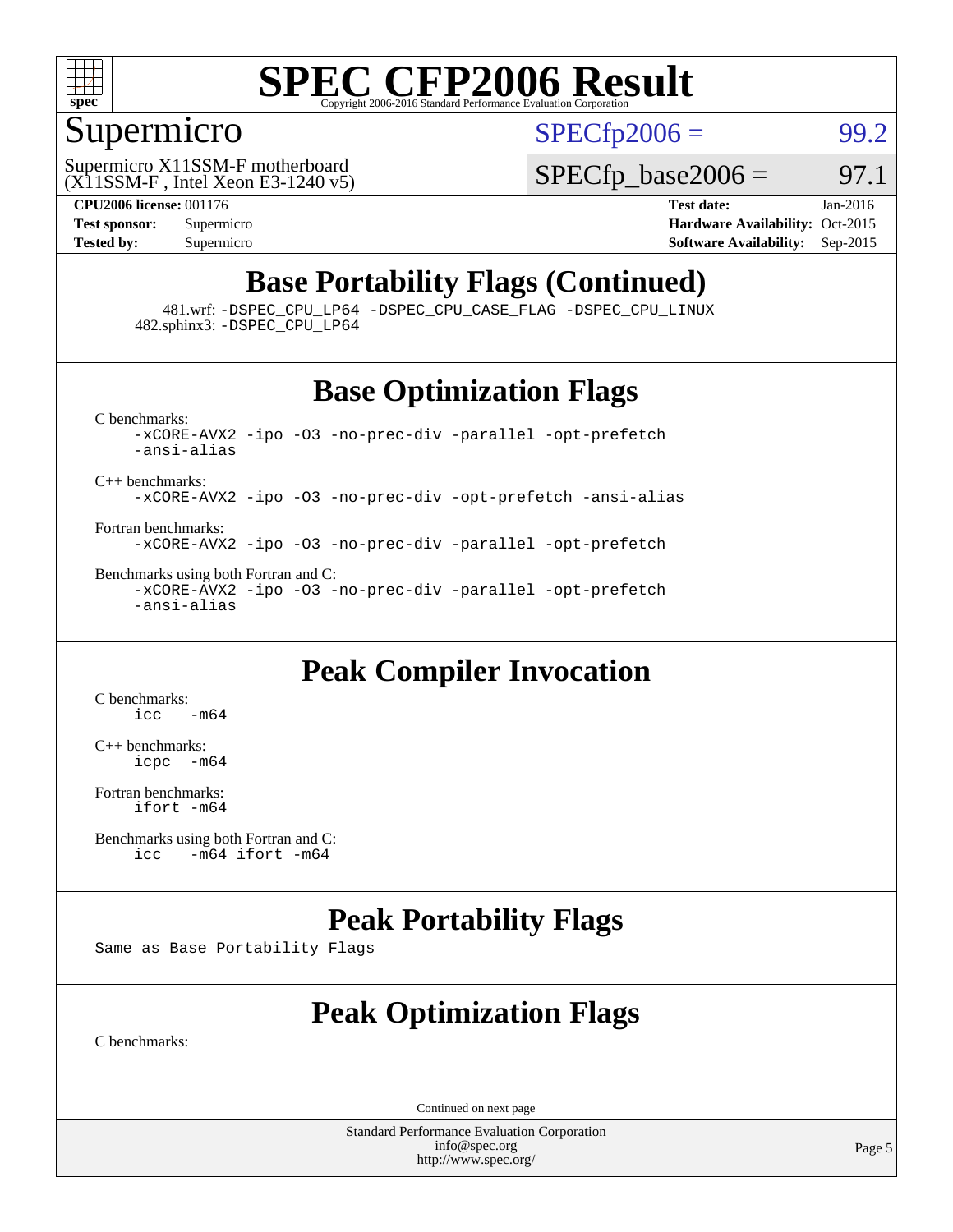

### Supermicro

 $SPECTp2006 =$  99.2

(X11SSM-F , Intel Xeon E3-1240 v5) Supermicro X11SSM-F motherboard

 $SPECTp\_base2006 =$  97.1

**[CPU2006 license:](http://www.spec.org/auto/cpu2006/Docs/result-fields.html#CPU2006license)** 001176 **[Test date:](http://www.spec.org/auto/cpu2006/Docs/result-fields.html#Testdate)** Jan-2016 **[Test sponsor:](http://www.spec.org/auto/cpu2006/Docs/result-fields.html#Testsponsor)** Supermicro Supermicro **[Hardware Availability:](http://www.spec.org/auto/cpu2006/Docs/result-fields.html#HardwareAvailability)** Oct-2015 **[Tested by:](http://www.spec.org/auto/cpu2006/Docs/result-fields.html#Testedby)** Supermicro **[Software Availability:](http://www.spec.org/auto/cpu2006/Docs/result-fields.html#SoftwareAvailability)** Sep-2015

### **[Peak Optimization Flags \(Continued\)](http://www.spec.org/auto/cpu2006/Docs/result-fields.html#PeakOptimizationFlags)**

 433.milc: basepeak = yes  $470$ .lbm: basepeak = yes

 $482$ .sphinx3: basepeak = yes

[C++ benchmarks:](http://www.spec.org/auto/cpu2006/Docs/result-fields.html#CXXbenchmarks)

 444.namd: [-xCORE-AVX2](http://www.spec.org/cpu2006/results/res2016q1/cpu2006-20160206-38997.flags.html#user_peakPASS2_CXXFLAGSPASS2_LDFLAGS444_namd_f-xAVX2_5f5fc0cbe2c9f62c816d3e45806c70d7)(pass 2) [-prof-gen:threadsafe](http://www.spec.org/cpu2006/results/res2016q1/cpu2006-20160206-38997.flags.html#user_peakPASS1_CXXFLAGSPASS1_LDFLAGS444_namd_prof_gen_21a26eb79f378b550acd7bec9fe4467a)(pass 1) [-ipo](http://www.spec.org/cpu2006/results/res2016q1/cpu2006-20160206-38997.flags.html#user_peakPASS2_CXXFLAGSPASS2_LDFLAGS444_namd_f-ipo)(pass 2) [-O3](http://www.spec.org/cpu2006/results/res2016q1/cpu2006-20160206-38997.flags.html#user_peakPASS2_CXXFLAGSPASS2_LDFLAGS444_namd_f-O3)(pass 2) [-no-prec-div](http://www.spec.org/cpu2006/results/res2016q1/cpu2006-20160206-38997.flags.html#user_peakPASS2_CXXFLAGSPASS2_LDFLAGS444_namd_f-no-prec-div)(pass 2) [-par-num-threads=1](http://www.spec.org/cpu2006/results/res2016q1/cpu2006-20160206-38997.flags.html#user_peakPASS1_CXXFLAGSPASS1_LDFLAGS444_namd_par_num_threads_786a6ff141b4e9e90432e998842df6c2)(pass 1) [-prof-use](http://www.spec.org/cpu2006/results/res2016q1/cpu2006-20160206-38997.flags.html#user_peakPASS2_CXXFLAGSPASS2_LDFLAGS444_namd_prof_use_bccf7792157ff70d64e32fe3e1250b55)(pass 2) [-fno-alias](http://www.spec.org/cpu2006/results/res2016q1/cpu2006-20160206-38997.flags.html#user_peakCXXOPTIMIZEOPTIMIZE444_namd_f-no-alias_694e77f6c5a51e658e82ccff53a9e63a) [-auto-ilp32](http://www.spec.org/cpu2006/results/res2016q1/cpu2006-20160206-38997.flags.html#user_peakCXXOPTIMIZE444_namd_f-auto-ilp32)

447.dealII: basepeak = yes

 $450$ .soplex: basepeak = yes

 453.povray: [-xCORE-AVX2](http://www.spec.org/cpu2006/results/res2016q1/cpu2006-20160206-38997.flags.html#user_peakPASS2_CXXFLAGSPASS2_LDFLAGS453_povray_f-xAVX2_5f5fc0cbe2c9f62c816d3e45806c70d7)(pass 2) [-prof-gen:threadsafe](http://www.spec.org/cpu2006/results/res2016q1/cpu2006-20160206-38997.flags.html#user_peakPASS1_CXXFLAGSPASS1_LDFLAGS453_povray_prof_gen_21a26eb79f378b550acd7bec9fe4467a)(pass 1)  $-ipo(pass 2) -\overline{O3(pass 2)}$  $-ipo(pass 2) -\overline{O3(pass 2)}$  [-no-prec-div](http://www.spec.org/cpu2006/results/res2016q1/cpu2006-20160206-38997.flags.html#user_peakPASS2_CXXFLAGSPASS2_LDFLAGS453_povray_f-no-prec-div)(pass 2) [-par-num-threads=1](http://www.spec.org/cpu2006/results/res2016q1/cpu2006-20160206-38997.flags.html#user_peakPASS1_CXXFLAGSPASS1_LDFLAGS453_povray_par_num_threads_786a6ff141b4e9e90432e998842df6c2)(pass 1) [-prof-use](http://www.spec.org/cpu2006/results/res2016q1/cpu2006-20160206-38997.flags.html#user_peakPASS2_CXXFLAGSPASS2_LDFLAGS453_povray_prof_use_bccf7792157ff70d64e32fe3e1250b55)(pass 2) [-unroll4](http://www.spec.org/cpu2006/results/res2016q1/cpu2006-20160206-38997.flags.html#user_peakCXXOPTIMIZE453_povray_f-unroll_4e5e4ed65b7fd20bdcd365bec371b81f) [-ansi-alias](http://www.spec.org/cpu2006/results/res2016q1/cpu2006-20160206-38997.flags.html#user_peakCXXOPTIMIZE453_povray_f-ansi-alias)

[Fortran benchmarks](http://www.spec.org/auto/cpu2006/Docs/result-fields.html#Fortranbenchmarks):

```
410.bwaves: basepeak = yes 416.gamess: -xCORE-AVX2(pass 2) -prof-gen:threadsafe(pass 1)
-i\text{po}(pass 2) -\tilde{O}3(pass 2)-no-prec-div(pass 2)
-par-num-threads=1(pass 1) -prof-use(pass 2) -unroll2
-inline-level=0 -scalar-rep-
```
434.zeusmp: basepeak = yes

437.leslie3d: basepeak = yes

 459.GemsFDTD: [-xCORE-AVX2](http://www.spec.org/cpu2006/results/res2016q1/cpu2006-20160206-38997.flags.html#user_peakPASS2_FFLAGSPASS2_LDFLAGS459_GemsFDTD_f-xAVX2_5f5fc0cbe2c9f62c816d3e45806c70d7)(pass 2) [-prof-gen:threadsafe](http://www.spec.org/cpu2006/results/res2016q1/cpu2006-20160206-38997.flags.html#user_peakPASS1_FFLAGSPASS1_LDFLAGS459_GemsFDTD_prof_gen_21a26eb79f378b550acd7bec9fe4467a)(pass 1) [-ipo](http://www.spec.org/cpu2006/results/res2016q1/cpu2006-20160206-38997.flags.html#user_peakPASS2_FFLAGSPASS2_LDFLAGS459_GemsFDTD_f-ipo)(pass 2) [-O3](http://www.spec.org/cpu2006/results/res2016q1/cpu2006-20160206-38997.flags.html#user_peakPASS2_FFLAGSPASS2_LDFLAGS459_GemsFDTD_f-O3)(pass 2) [-no-prec-div](http://www.spec.org/cpu2006/results/res2016q1/cpu2006-20160206-38997.flags.html#user_peakPASS2_FFLAGSPASS2_LDFLAGS459_GemsFDTD_f-no-prec-div)(pass 2) [-par-num-threads=1](http://www.spec.org/cpu2006/results/res2016q1/cpu2006-20160206-38997.flags.html#user_peakPASS1_FFLAGSPASS1_LDFLAGS459_GemsFDTD_par_num_threads_786a6ff141b4e9e90432e998842df6c2)(pass 1) [-prof-use](http://www.spec.org/cpu2006/results/res2016q1/cpu2006-20160206-38997.flags.html#user_peakPASS2_FFLAGSPASS2_LDFLAGS459_GemsFDTD_prof_use_bccf7792157ff70d64e32fe3e1250b55)(pass 2) [-unroll2](http://www.spec.org/cpu2006/results/res2016q1/cpu2006-20160206-38997.flags.html#user_peakOPTIMIZE459_GemsFDTD_f-unroll_784dae83bebfb236979b41d2422d7ec2) [-inline-level=0](http://www.spec.org/cpu2006/results/res2016q1/cpu2006-20160206-38997.flags.html#user_peakOPTIMIZE459_GemsFDTD_f-inline-level_318d07a09274ad25e8d15dbfaa68ba50) [-opt-prefetch](http://www.spec.org/cpu2006/results/res2016q1/cpu2006-20160206-38997.flags.html#user_peakOPTIMIZE459_GemsFDTD_f-opt-prefetch) [-parallel](http://www.spec.org/cpu2006/results/res2016q1/cpu2006-20160206-38997.flags.html#user_peakOPTIMIZE459_GemsFDTD_f-parallel)

 465.tonto: [-xCORE-AVX2](http://www.spec.org/cpu2006/results/res2016q1/cpu2006-20160206-38997.flags.html#user_peakPASS2_FFLAGSPASS2_LDFLAGS465_tonto_f-xAVX2_5f5fc0cbe2c9f62c816d3e45806c70d7)(pass 2) [-prof-gen:threadsafe](http://www.spec.org/cpu2006/results/res2016q1/cpu2006-20160206-38997.flags.html#user_peakPASS1_FFLAGSPASS1_LDFLAGS465_tonto_prof_gen_21a26eb79f378b550acd7bec9fe4467a)(pass 1)  $-i\text{po}(pass 2) -\overline{0}3(pass 2) -no-prec-div(pass 2)$  $-i\text{po}(pass 2) -\overline{0}3(pass 2) -no-prec-div(pass 2)$  $-i\text{po}(pass 2) -\overline{0}3(pass 2) -no-prec-div(pass 2)$ [-par-num-threads=1](http://www.spec.org/cpu2006/results/res2016q1/cpu2006-20160206-38997.flags.html#user_peakPASS1_FFLAGSPASS1_LDFLAGS465_tonto_par_num_threads_786a6ff141b4e9e90432e998842df6c2)(pass 1) [-prof-use](http://www.spec.org/cpu2006/results/res2016q1/cpu2006-20160206-38997.flags.html#user_peakPASS2_FFLAGSPASS2_LDFLAGS465_tonto_prof_use_bccf7792157ff70d64e32fe3e1250b55)(pass 2) [-inline-calloc](http://www.spec.org/cpu2006/results/res2016q1/cpu2006-20160206-38997.flags.html#user_peakOPTIMIZE465_tonto_f-inline-calloc) [-opt-malloc-options=3](http://www.spec.org/cpu2006/results/res2016q1/cpu2006-20160206-38997.flags.html#user_peakOPTIMIZE465_tonto_f-opt-malloc-options_13ab9b803cf986b4ee62f0a5998c2238) [-auto](http://www.spec.org/cpu2006/results/res2016q1/cpu2006-20160206-38997.flags.html#user_peakOPTIMIZE465_tonto_f-auto) [-unroll4](http://www.spec.org/cpu2006/results/res2016q1/cpu2006-20160206-38997.flags.html#user_peakOPTIMIZE465_tonto_f-unroll_4e5e4ed65b7fd20bdcd365bec371b81f)

[Benchmarks using both Fortran and C](http://www.spec.org/auto/cpu2006/Docs/result-fields.html#BenchmarksusingbothFortranandC):

435.gromacs: basepeak = yes

Continued on next page